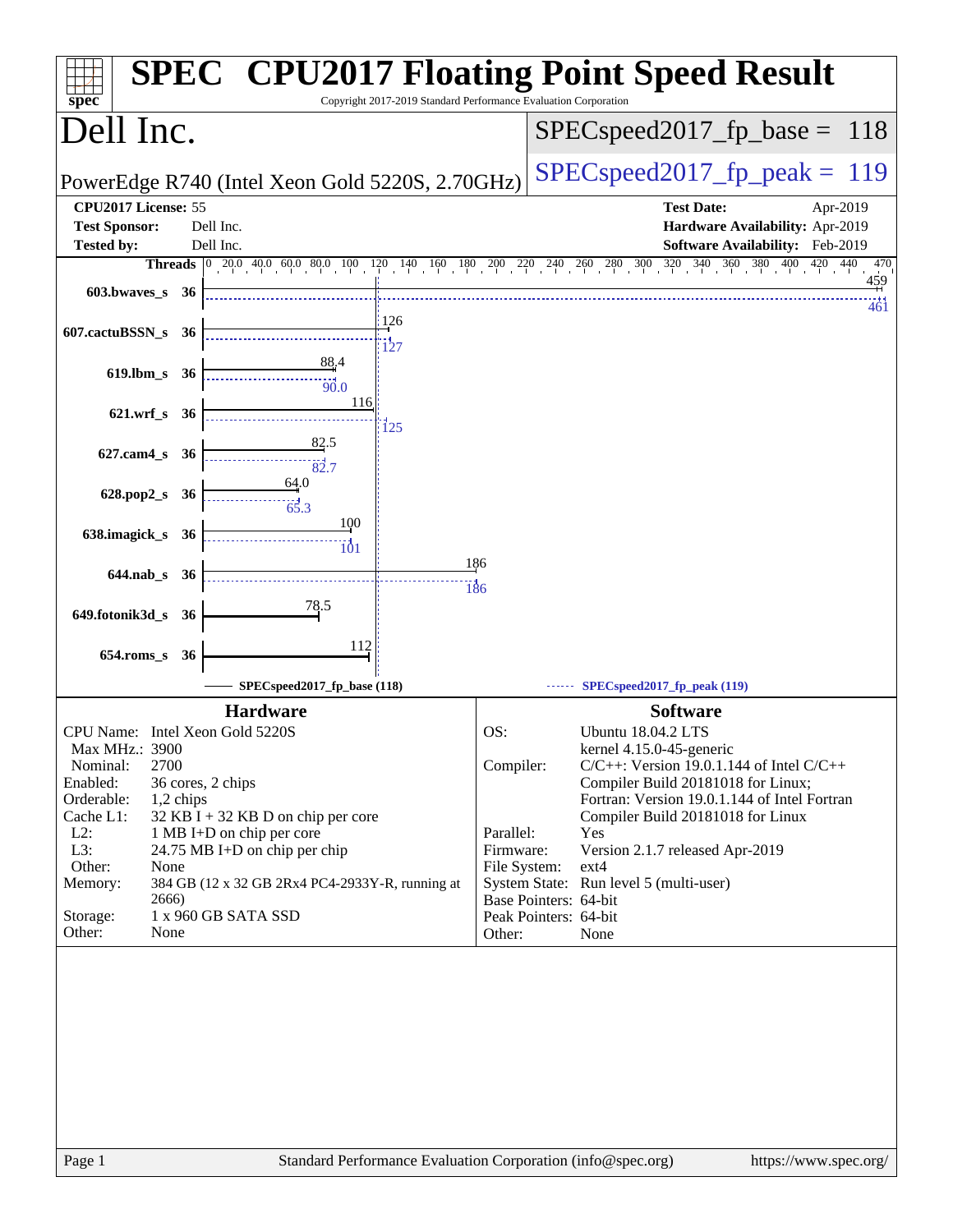| <b>SPEC CPU2017 Floating Point Speed Result</b>                          |                |                |            |                |              |                                  |       |                |                |              |                |              |                |              |
|--------------------------------------------------------------------------|----------------|----------------|------------|----------------|--------------|----------------------------------|-------|----------------|----------------|--------------|----------------|--------------|----------------|--------------|
| Copyright 2017-2019 Standard Performance Evaluation Corporation<br>spec  |                |                |            |                |              |                                  |       |                |                |              |                |              |                |              |
| Dell Inc.                                                                |                |                |            |                |              | $SPEC speed2017_f p\_base = 118$ |       |                |                |              |                |              |                |              |
| PowerEdge R740 (Intel Xeon Gold 5220S, 2.70GHz)                          |                |                |            |                |              | $SPEC speed2017_fp\_peak = 119$  |       |                |                |              |                |              |                |              |
| CPU2017 License: 55<br><b>Test Date:</b><br>Apr-2019                     |                |                |            |                |              |                                  |       |                |                |              |                |              |                |              |
| Hardware Availability: Apr-2019<br><b>Test Sponsor:</b><br>Dell Inc.     |                |                |            |                |              |                                  |       |                |                |              |                |              |                |              |
| <b>Tested by:</b><br>Dell Inc.<br><b>Software Availability:</b> Feb-2019 |                |                |            |                |              |                                  |       |                |                |              |                |              |                |              |
| <b>Results Table</b>                                                     |                |                |            |                |              |                                  |       |                |                |              |                |              |                |              |
|                                                                          |                |                |            | <b>Base</b>    |              |                                  |       |                |                |              | <b>Peak</b>    |              |                |              |
| <b>Benchmark</b>                                                         | <b>Threads</b> | <b>Seconds</b> | Ratio      | <b>Seconds</b> | <b>Ratio</b> | <b>Seconds</b>                   | Ratio | <b>Threads</b> | <b>Seconds</b> | <b>Ratio</b> | <b>Seconds</b> | <b>Ratio</b> | <b>Seconds</b> | <b>Ratio</b> |
| 603.bwaves_s                                                             | 36             | 128            | 459        | 128            | 462          |                                  |       | 36             | <u>128</u>     | 461          | 127            | 465          |                |              |
| 607.cactuBSSN s                                                          | 36             | 132            | 126        | 132            | 127          |                                  |       | 36             | 131            | 127          | 130            | 128          |                |              |
| $619.$ lbm s                                                             | 36             | 58.2           | 90.0       | 59.3           | 88.4         |                                  |       | 36             | 58.2           | 90.0         | 58.0           | 90.2         |                |              |
| $621$ .wrf s                                                             | 36             | 114            | 116        | 114            | 116          |                                  |       | 36             | 106            | 125          | 106            | 125          |                |              |
| $627$ .cam $4 \text{ s}$                                                 | 36             | 107            | 82.5       | 107            | 82.5         |                                  |       | 36             | 107            | 82.7         | 107            | 82.7         |                |              |
| $628.pop2_s$                                                             | 36             | 183            | 65.0       | 185            | 64.0         |                                  |       | 36             | 182            | 65.3         | 182            | 65.3         |                |              |
| 638.imagick_s                                                            | 36             | 144            | <b>100</b> | 143            | 101          |                                  |       | 36             | 143            | 101          | 144            | 101          |                |              |
| $644.nab_s$                                                              | 36             | 93.9           | 186        | 93.9           | 186          |                                  |       | 36             | 93.9           | 186          | 93.8           | 186          |                |              |
| 649.fotonik3d_s                                                          | 36             | 116            | 78.5       | 116            | 78.8         |                                  |       | 36             | <b>116</b>     | 78.5         | 116            | 78.8         |                |              |
| 654.roms s                                                               | 36             | 139            | 113        | 140            | 112          |                                  |       | 36             | 139            | 113          | <b>140</b>     | <b>112</b>   |                |              |
| $SPECspeed2017$ fp base =<br>118                                         |                |                |            |                |              |                                  |       |                |                |              |                |              |                |              |

**[SPECspeed2017\\_fp\\_peak =](http://www.spec.org/auto/cpu2017/Docs/result-fields.html#SPECspeed2017fppeak) 119**

Results appear in the [order in which they were run.](http://www.spec.org/auto/cpu2017/Docs/result-fields.html#RunOrder) Bold underlined text [indicates a median measurement.](http://www.spec.org/auto/cpu2017/Docs/result-fields.html#Median)

#### **[Operating System Notes](http://www.spec.org/auto/cpu2017/Docs/result-fields.html#OperatingSystemNotes)**

Stack size set to unlimited using "ulimit -s unlimited"

#### **[General Notes](http://www.spec.org/auto/cpu2017/Docs/result-fields.html#GeneralNotes)**

Environment variables set by runcpu before the start of the run: KMP\_AFFINITY = "granularity=fine,compact" LD\_LIBRARY\_PATH = "/home/cpu2017/lib/ia32:/home/cpu2017/lib/intel64" OMP\_STACKSIZE = "192M"

 Binaries compiled on a system with 1x Intel Core i9-7900X CPU + 32GB RAM memory using Redhat Enterprise Linux 7.5 NA: The test sponsor attests, as of date of publication, that CVE-2017-5754 (Meltdown) is mitigated in the system as tested and documented. Yes: The test sponsor attests, as of date of publication, that CVE-2017-5753 (Spectre variant 1) is mitigated in the system as tested and documented. Yes: The test sponsor attests, as of date of publication, that CVE-2017-5715 (Spectre variant 2) is mitigated in the system as tested and documented. Transparent Huge Pages enabled by default Prior to runcpu invocation Filesystem page cache synced and cleared with: sync; echo 3> /proc/sys/vm/drop\_caches

#### **[Platform Notes](http://www.spec.org/auto/cpu2017/Docs/result-fields.html#PlatformNotes)**

 BIOS settings: ADDDC setting disabled Virtualization Technology disabled

**(Continued on next page)**

Page 2 Standard Performance Evaluation Corporation [\(info@spec.org\)](mailto:info@spec.org) <https://www.spec.org/>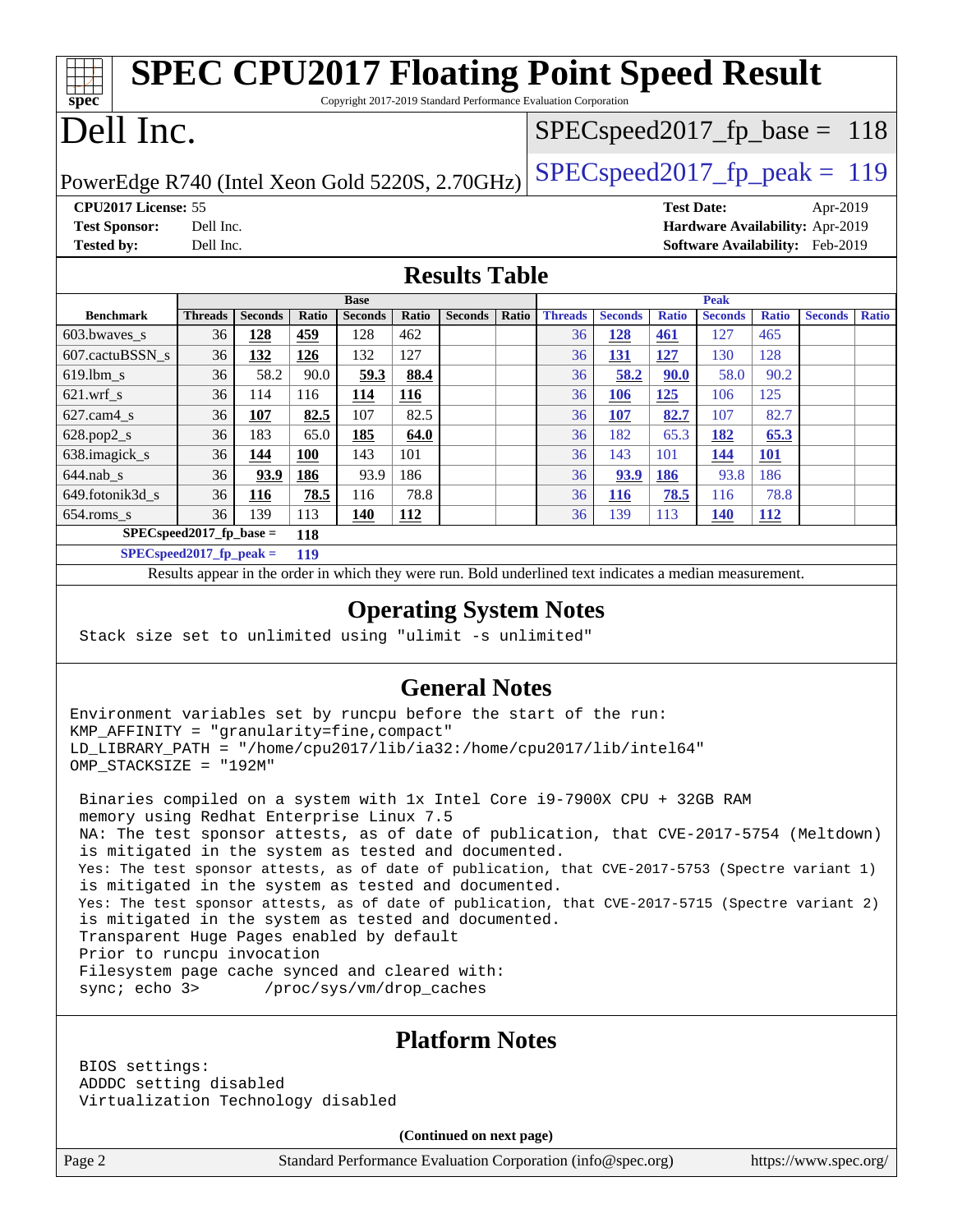| $spec^*$                                                                                                                                                                                                                                                                                                                                                                                                                                                                                                                                                                                                                                                                                                                                                                                               | Copyright 2017-2019 Standard Performance Evaluation Corporation                                                                                                                                                                                             | <b>SPEC CPU2017 Floating Point Speed Result</b>                                                                                                             |
|--------------------------------------------------------------------------------------------------------------------------------------------------------------------------------------------------------------------------------------------------------------------------------------------------------------------------------------------------------------------------------------------------------------------------------------------------------------------------------------------------------------------------------------------------------------------------------------------------------------------------------------------------------------------------------------------------------------------------------------------------------------------------------------------------------|-------------------------------------------------------------------------------------------------------------------------------------------------------------------------------------------------------------------------------------------------------------|-------------------------------------------------------------------------------------------------------------------------------------------------------------|
| Dell Inc.                                                                                                                                                                                                                                                                                                                                                                                                                                                                                                                                                                                                                                                                                                                                                                                              |                                                                                                                                                                                                                                                             | $SPEC speed2017_fp\_base = 118$                                                                                                                             |
| PowerEdge R740 (Intel Xeon Gold 5220S, 2.70GHz)                                                                                                                                                                                                                                                                                                                                                                                                                                                                                                                                                                                                                                                                                                                                                        |                                                                                                                                                                                                                                                             | $SPEC speed2017_fp\_peak = 119$                                                                                                                             |
| CPU2017 License: 55<br><b>Test Sponsor:</b><br>Dell Inc.<br><b>Tested by:</b><br>Dell Inc.                                                                                                                                                                                                                                                                                                                                                                                                                                                                                                                                                                                                                                                                                                             |                                                                                                                                                                                                                                                             | <b>Test Date:</b><br>Apr-2019<br>Hardware Availability: Apr-2019<br><b>Software Availability:</b> Feb-2019                                                  |
|                                                                                                                                                                                                                                                                                                                                                                                                                                                                                                                                                                                                                                                                                                                                                                                                        | <b>Platform Notes (Continued)</b>                                                                                                                                                                                                                           |                                                                                                                                                             |
| DCU Streamer Prefetcher disabled<br>System Profile set to Custom<br>CPU Performance set to Maximum Performance<br>C States set to Autonomous<br>C1E disabled<br>Uncore Frequency set to Dynamic<br>Energy Efficiency Policy set to Performance<br>Memory Patrol Scrub disabled<br>Logical Processor disabled<br>CPU Interconnect Bus Link Power Management disabled<br>PCI ASPM L1 Link Power Management disabled<br>Sysinfo program /home/cpu2017/bin/sysinfo<br>Rev: r5974 of 2018-05-19 9bcde8f2999c33d61f64985e45859ea9<br>running on intel-sut Wed Apr 10 18:45:12 2019<br>SUT (System Under Test) info as seen by some common utilities.<br>For more information on this section, see<br>From /proc/cpuinfo<br>"physical id"s (chips)<br>2<br>36 "processors"<br>cpu cores $: 18$<br>sibling: 18 | https://www.spec.org/cpu2017/Docs/config.html#sysinfo<br>model name: $Intel(R)$ Xeon $(R)$ Gold 5220S CPU @ 2.70GHz<br>physical 0: cores 0 1 2 3 4 8 9 10 11 16 17 18 19 20 24 25 26 27<br>physical 1: cores 0 1 2 3 4 8 9 10 11 16 17 18 19 20 24 25 26 27 | cores, siblings (Caution: counting these is hw and system dependent. The following<br>excerpts from /proc/cpuinfo might not be reliable. Use with caution.) |
| From 1scpu:<br>Architecture:<br>$CPU$ op-mode( $s$ ):<br>Byte Order:<br>CPU(s):<br>On-line CPU(s) list: $0-35$<br>Thread( $s$ ) per core:<br>$Core(s)$ per socket:<br>Socket(s):<br>NUMA $node(s):$<br>Vendor ID:<br>CPU family:<br>Model:<br>Model name:<br>Stepping:<br>CPU MHz:<br>BogoMIPS:                                                                                                                                                                                                                                                                                                                                                                                                                                                                                                        | x86_64<br>$32$ -bit, $64$ -bit<br>Little Endian<br>36<br>1<br>18<br>2<br>$\overline{2}$<br>GenuineIntel<br>6<br>85<br>$Intel(R) Xeon(R) Gold 5220S CPU @ 2.70GHz$<br>7<br>2703.688<br>5400.00                                                               |                                                                                                                                                             |
| Page 3                                                                                                                                                                                                                                                                                                                                                                                                                                                                                                                                                                                                                                                                                                                                                                                                 | (Continued on next page)<br>Standard Performance Evaluation Corporation (info@spec.org)                                                                                                                                                                     | https://www.spec.org/                                                                                                                                       |
|                                                                                                                                                                                                                                                                                                                                                                                                                                                                                                                                                                                                                                                                                                                                                                                                        |                                                                                                                                                                                                                                                             |                                                                                                                                                             |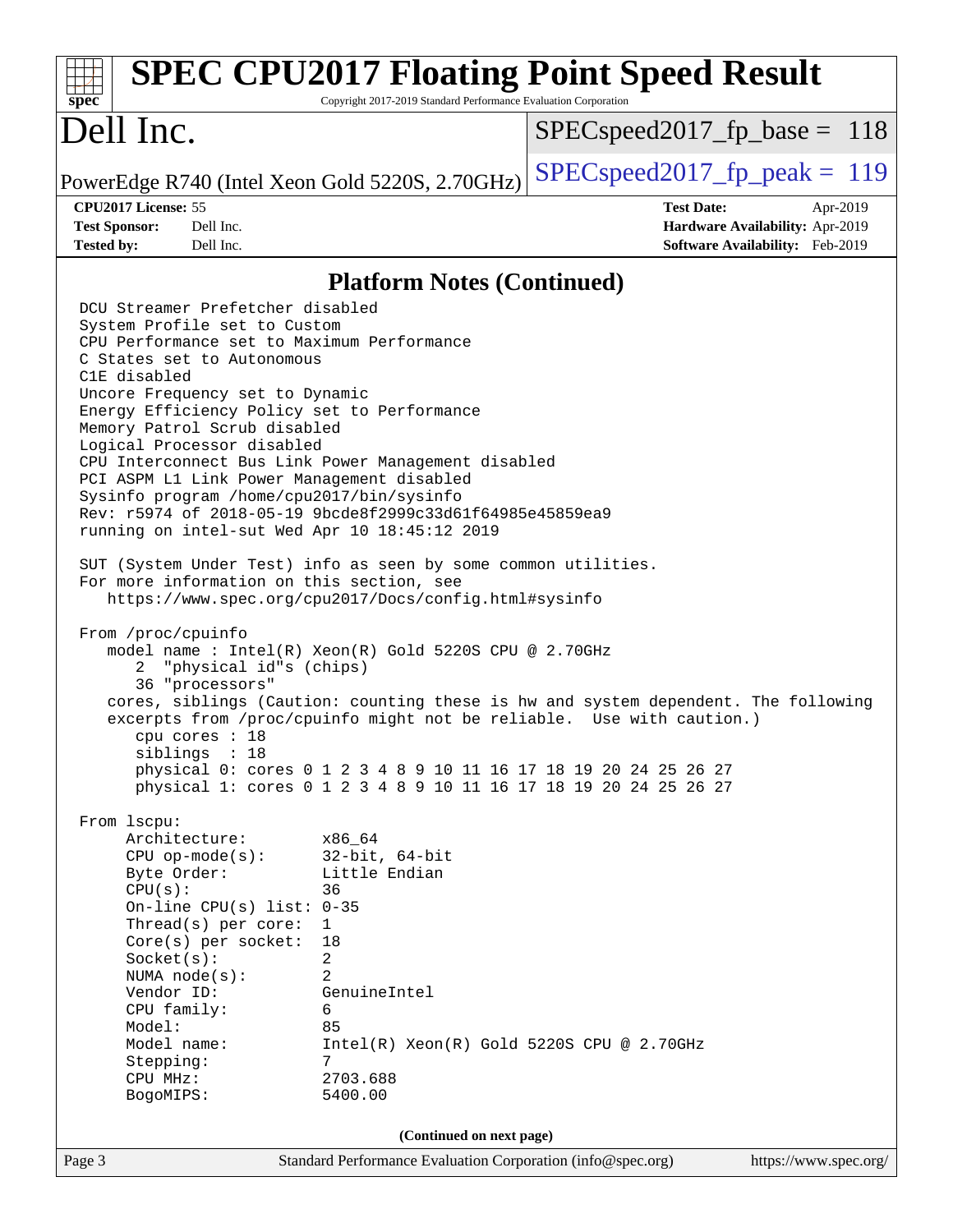| <b>SPEC CPU2017 Floating Point Speed Result</b><br>Copyright 2017-2019 Standard Performance Evaluation Corporation<br>$spec^*$                                                                                                                                                                                                                                                                                                                                                                                                                                                                                                                                                                                                                                                                                                                                                                                                                                                                                                                                                                                                                                                                                                                                                                                                                                                                                                                                                                                                                                                                                                                                                                                                                                                                  |                                                                                                                                                                                                         |
|-------------------------------------------------------------------------------------------------------------------------------------------------------------------------------------------------------------------------------------------------------------------------------------------------------------------------------------------------------------------------------------------------------------------------------------------------------------------------------------------------------------------------------------------------------------------------------------------------------------------------------------------------------------------------------------------------------------------------------------------------------------------------------------------------------------------------------------------------------------------------------------------------------------------------------------------------------------------------------------------------------------------------------------------------------------------------------------------------------------------------------------------------------------------------------------------------------------------------------------------------------------------------------------------------------------------------------------------------------------------------------------------------------------------------------------------------------------------------------------------------------------------------------------------------------------------------------------------------------------------------------------------------------------------------------------------------------------------------------------------------------------------------------------------------|---------------------------------------------------------------------------------------------------------------------------------------------------------------------------------------------------------|
| Dell Inc.                                                                                                                                                                                                                                                                                                                                                                                                                                                                                                                                                                                                                                                                                                                                                                                                                                                                                                                                                                                                                                                                                                                                                                                                                                                                                                                                                                                                                                                                                                                                                                                                                                                                                                                                                                                       | $SPEC speed2017_f p\_base = 118$                                                                                                                                                                        |
| PowerEdge R740 (Intel Xeon Gold 5220S, 2.70GHz)                                                                                                                                                                                                                                                                                                                                                                                                                                                                                                                                                                                                                                                                                                                                                                                                                                                                                                                                                                                                                                                                                                                                                                                                                                                                                                                                                                                                                                                                                                                                                                                                                                                                                                                                                 | $SPEC speed2017_fp\_peak = 119$                                                                                                                                                                         |
| CPU2017 License: 55<br><b>Test Sponsor:</b><br>Dell Inc.<br>Dell Inc.<br><b>Tested by:</b>                                                                                                                                                                                                                                                                                                                                                                                                                                                                                                                                                                                                                                                                                                                                                                                                                                                                                                                                                                                                                                                                                                                                                                                                                                                                                                                                                                                                                                                                                                                                                                                                                                                                                                      | <b>Test Date:</b><br>Apr-2019<br>Hardware Availability: Apr-2019<br>Software Availability: Feb-2019                                                                                                     |
| <b>Platform Notes (Continued)</b>                                                                                                                                                                                                                                                                                                                                                                                                                                                                                                                                                                                                                                                                                                                                                                                                                                                                                                                                                                                                                                                                                                                                                                                                                                                                                                                                                                                                                                                                                                                                                                                                                                                                                                                                                               |                                                                                                                                                                                                         |
| Virtualization:<br>$VT - x$<br>L1d cache:<br>32K<br>Lli cache:<br>32K<br>1024K<br>$L2$ cache:<br>L3 cache:<br>25344K<br>NUMA node0 CPU(s):<br>NUMA $node1$ $CPU(s):$<br>Flags:<br>pat pse36 clflush dts acpi mmx fxsr sse sse2 ss ht tm pbe syscall nx pdpelgb rdtscp<br>lm constant_tsc art arch_perfmon pebs bts rep_good nopl xtopology nonstop_tsc cpuid<br>aperfmperf pni pclmulqdq dtes64 monitor ds_cpl vmx smx est tm2 ssse3 sdbg fma cx16<br>xtpr pdcm pcid dca sse4_1 sse4_2 x2apic movbe popcnt aes xsave avx f16c rdrand<br>lahf_lm abm 3dnowprefetch cpuid_fault epb cat_13 cdp_13 invpcid_single ssbd mba ibrs<br>ibpb stibp ibrs_enhanced tpr_shadow vnmi flexpriority ept vpid fsgsbase tsc_adjust<br>bmil hle avx2 smep bmi2 erms invpcid rtm cqm mpx rdt_a avx512f avx512dq rdseed adx<br>smap clflushopt clwb intel_pt avx512cd avx512bw avx512vl xsaveopt xsavec xgetbvl<br>xsaves cqm_llc cqm_occup_llc cqm_mbm_total cqm_mbm_local dtherm ida arat pln pts pku<br>ospke avx512_vnni flush_l1d arch_capabilities<br>/proc/cpuinfo cache data<br>cache size : 25344 KB<br>From numactl --hardware WARNING: a numactl 'node' might or might not correspond to a<br>physical chip.<br>$available: 2 nodes (0-1)$<br>node 0 cpus: 0 2 4 6 8 10 12 14 16 18 20 22 24 26 28 30 32 34<br>node 0 size: 191915 MB<br>node 0 free: 186749 MB<br>node 1 cpus: 1 3 5 7 9 11 13 15 17 19 21 23 25 27 29 31 33 35<br>node 1 size: 193531 MB<br>node 1 free: 190747 MB<br>node distances:<br>node<br>$0\qquad1$<br>0:<br>10 21<br>1:<br>21 10<br>From /proc/meminfo<br>MemTotal:<br>394697308 kB<br>HugePages_Total:<br>0<br>Hugepagesize:<br>2048 kB<br>/usr/bin/lsb_release -d<br>Ubuntu 18.04.2 LTS<br>From /etc/*release* /etc/*version*<br>debian_version: buster/sid<br>os-release: | 0, 2, 4, 6, 8, 10, 12, 14, 16, 18, 20, 22, 24, 26, 28, 30, 32, 34<br>1, 3, 5, 7, 9, 11, 13, 15, 17, 19, 21, 23, 25, 27, 29, 31, 33, 35<br>fpu vme de pse tsc msr pae mce cx8 apic sep mtrr pge mca cmov |
| (Continued on next page)                                                                                                                                                                                                                                                                                                                                                                                                                                                                                                                                                                                                                                                                                                                                                                                                                                                                                                                                                                                                                                                                                                                                                                                                                                                                                                                                                                                                                                                                                                                                                                                                                                                                                                                                                                        |                                                                                                                                                                                                         |
| Standard Performance Evaluation Corporation (info@spec.org)<br>Page 4                                                                                                                                                                                                                                                                                                                                                                                                                                                                                                                                                                                                                                                                                                                                                                                                                                                                                                                                                                                                                                                                                                                                                                                                                                                                                                                                                                                                                                                                                                                                                                                                                                                                                                                           | https://www.spec.org/                                                                                                                                                                                   |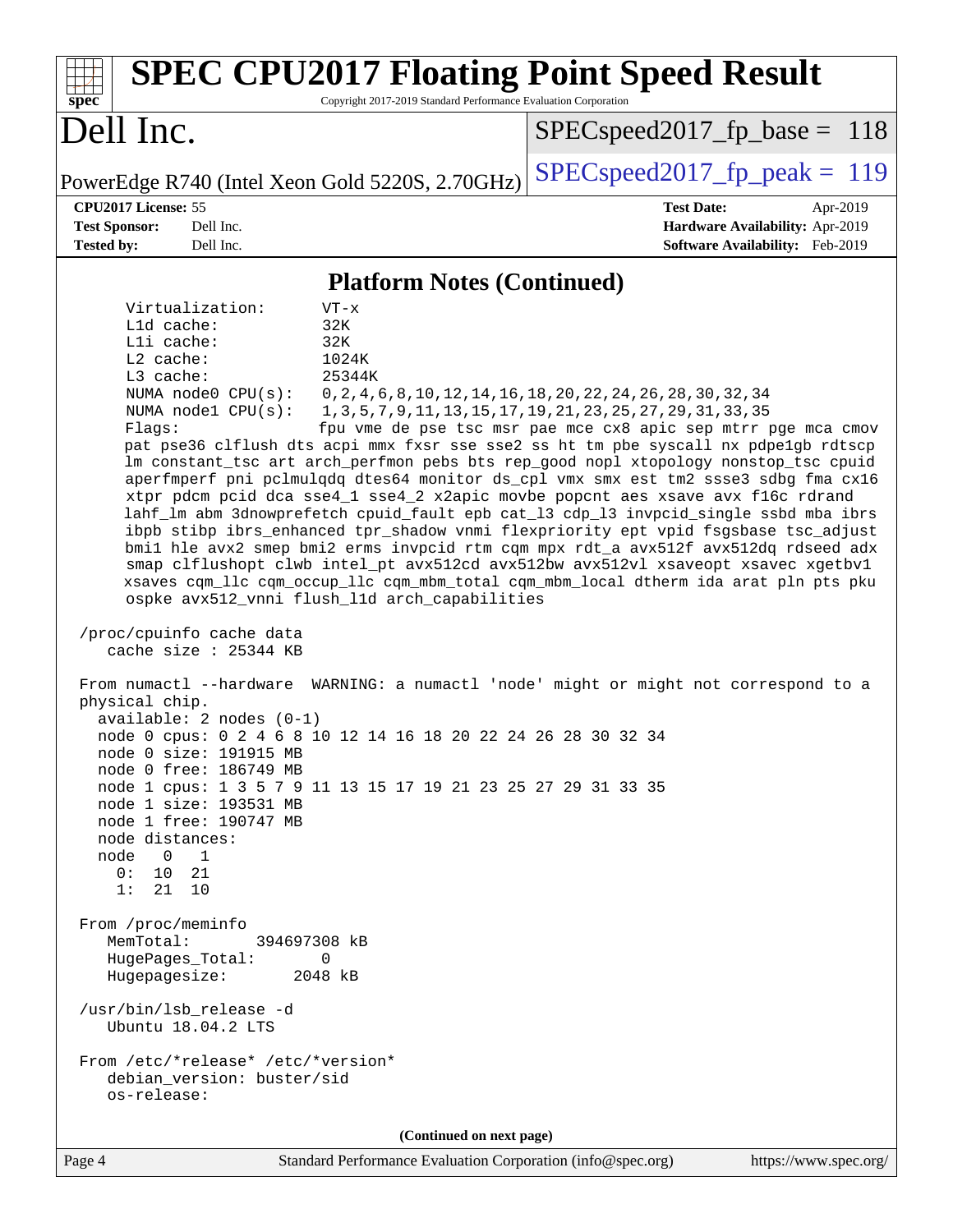| <b>SPEC CPU2017 Floating Point Speed Result</b><br>Copyright 2017-2019 Standard Performance Evaluation Corporation<br>$spec^*$                                                                                                                                                                                                                                                                                                                                          |                                                                                                     |
|-------------------------------------------------------------------------------------------------------------------------------------------------------------------------------------------------------------------------------------------------------------------------------------------------------------------------------------------------------------------------------------------------------------------------------------------------------------------------|-----------------------------------------------------------------------------------------------------|
| Dell Inc.                                                                                                                                                                                                                                                                                                                                                                                                                                                               | $SPEC speed2017_fp\_base = 118$                                                                     |
| PowerEdge R740 (Intel Xeon Gold 5220S, 2.70GHz)                                                                                                                                                                                                                                                                                                                                                                                                                         | $SPEC speed2017_fp\_peak = 119$                                                                     |
| CPU2017 License: 55<br><b>Test Sponsor:</b><br>Dell Inc.<br>Dell Inc.<br><b>Tested by:</b>                                                                                                                                                                                                                                                                                                                                                                              | <b>Test Date:</b><br>Apr-2019<br>Hardware Availability: Apr-2019<br>Software Availability: Feb-2019 |
| <b>Platform Notes (Continued)</b>                                                                                                                                                                                                                                                                                                                                                                                                                                       |                                                                                                     |
| NAME="Ubuntu"                                                                                                                                                                                                                                                                                                                                                                                                                                                           |                                                                                                     |
| VERSION="18.04.2 LTS (Bionic Beaver)"<br>ID=ubuntu<br>ID LIKE=debian<br>PRETTY_NAME="Ubuntu 18.04.2 LTS"<br>VERSION ID="18.04"<br>HOME_URL="https://www.ubuntu.com/"<br>SUPPORT_URL="https://help.ubuntu.com/"                                                                                                                                                                                                                                                          |                                                                                                     |
| uname $-a$ :<br>Linux intel-sut 4.15.0-45-generic #48-Ubuntu SMP Tue Jan 29 16:28:13 UTC 2019 x86_64<br>x86_64 x86_64 GNU/Linux                                                                                                                                                                                                                                                                                                                                         |                                                                                                     |
| Kernel self-reported vulnerability status:                                                                                                                                                                                                                                                                                                                                                                                                                              |                                                                                                     |
| CVE-2017-5754 (Meltdown):<br>Not affected<br>CVE-2017-5753 (Spectre variant 1): Mitigation: __user pointer sanitization<br>CVE-2017-5715 (Spectre variant 2): Mitigation: Enhanced IBRS, IBPB                                                                                                                                                                                                                                                                           |                                                                                                     |
| run-level 5 Apr 10 15:04                                                                                                                                                                                                                                                                                                                                                                                                                                                |                                                                                                     |
| SPEC is set to: /home/cpu2017<br>Filesystem<br>Type Size Used Avail Use% Mounted on<br>/dev/sda2<br>ext4 439G<br>25G 392G<br>$6\%$ /                                                                                                                                                                                                                                                                                                                                    |                                                                                                     |
| Additional information from dmidecode follows. WARNING: Use caution when you interpret<br>this section. The 'dmidecode' program reads system data which is "intended to allow<br>hardware to be accurately determined", but the intent may not be met, as there are<br>frequent changes to hardware, firmware, and the "DMTF SMBIOS" standard.<br>BIOS Dell Inc. 2.1.7 04/03/2019<br>Memory:<br>12x 00AD069D00AD HMA84GR7CJR4N-WM 32 GB 2 rank 2933, configured at 2666 |                                                                                                     |
| 12x Not Specified Not Specified                                                                                                                                                                                                                                                                                                                                                                                                                                         |                                                                                                     |
| (End of data from sysinfo program)                                                                                                                                                                                                                                                                                                                                                                                                                                      |                                                                                                     |
| <b>Compiler Version Notes</b>                                                                                                                                                                                                                                                                                                                                                                                                                                           |                                                                                                     |
| CC 619.1bm_s(base, peak) 638.imagick_s(base, peak) 644.nab_s(base, peak)                                                                                                                                                                                                                                                                                                                                                                                                | =======================                                                                             |
| Intel(R) C Intel(R) 64 Compiler for applications running on Intel(R) 64,<br>Version 19.0.1.144 Build 20181018<br>Copyright (C) 1985-2018 Intel Corporation. All rights reserved.                                                                                                                                                                                                                                                                                        |                                                                                                     |
| (Continued on next page)                                                                                                                                                                                                                                                                                                                                                                                                                                                |                                                                                                     |
| Page 5<br>Standard Performance Evaluation Corporation (info@spec.org)                                                                                                                                                                                                                                                                                                                                                                                                   | https://www.spec.org/                                                                               |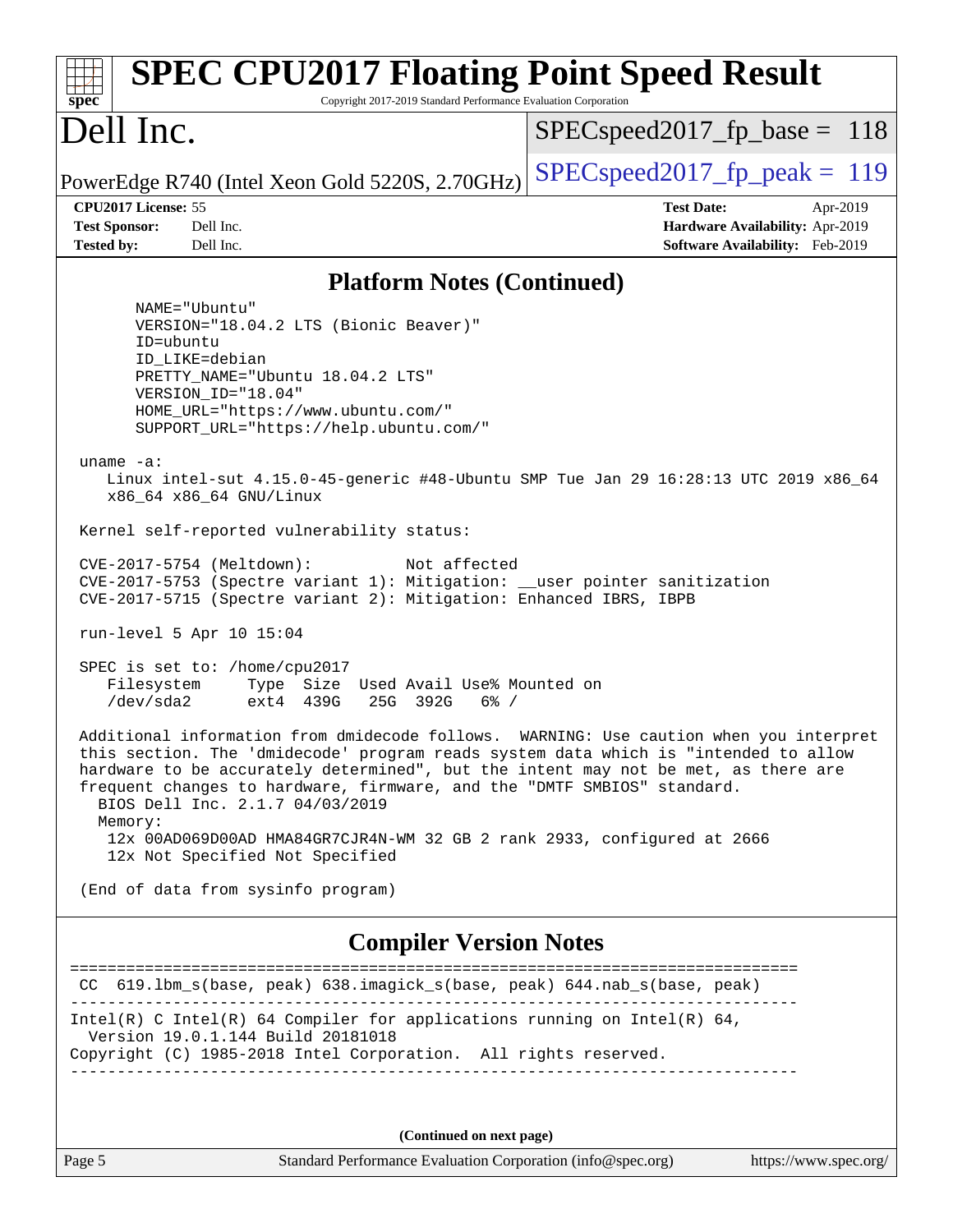| <b>SPEC CPU2017 Floating Point Speed Result</b><br>Copyright 2017-2019 Standard Performance Evaluation Corporation<br>$spec^*$                                                                                                                                                                                                                                                                                                                                                                                                                                     |                                                                                                     |
|--------------------------------------------------------------------------------------------------------------------------------------------------------------------------------------------------------------------------------------------------------------------------------------------------------------------------------------------------------------------------------------------------------------------------------------------------------------------------------------------------------------------------------------------------------------------|-----------------------------------------------------------------------------------------------------|
| Dell Inc.                                                                                                                                                                                                                                                                                                                                                                                                                                                                                                                                                          | $SPEC speed2017_fp\_base = 118$                                                                     |
| PowerEdge R740 (Intel Xeon Gold 5220S, 2.70GHz)                                                                                                                                                                                                                                                                                                                                                                                                                                                                                                                    | $SPEC speed2017_fp\_peak = 119$                                                                     |
| CPU2017 License: 55<br><b>Test Sponsor:</b><br>Dell Inc.<br><b>Tested by:</b><br>Dell Inc.                                                                                                                                                                                                                                                                                                                                                                                                                                                                         | <b>Test Date:</b><br>Apr-2019<br>Hardware Availability: Apr-2019<br>Software Availability: Feb-2019 |
| <b>Compiler Version Notes (Continued)</b>                                                                                                                                                                                                                                                                                                                                                                                                                                                                                                                          |                                                                                                     |
| 607.cactuBSSN_s(base, peak)<br>FC.                                                                                                                                                                                                                                                                                                                                                                                                                                                                                                                                 |                                                                                                     |
| Intel(R) C++ Intel(R) 64 Compiler for applications running on Intel(R) 64,<br>Version 19.0.1.144 Build 20181018<br>Copyright (C) 1985-2018 Intel Corporation. All rights reserved.<br>Intel(R) C Intel(R) 64 Compiler for applications running on Intel(R) 64,<br>Version 19.0.1.144 Build 20181018<br>Copyright (C) 1985-2018 Intel Corporation. All rights reserved.<br>$Intel(R)$ Fortran Intel(R) 64 Compiler for applications running on Intel(R)<br>64, Version 19.0.1.144 Build 20181018<br>Copyright (C) 1985-2018 Intel Corporation. All rights reserved. |                                                                                                     |
| FC 603.bwaves_s(base) 649.fotonik3d_s(base) 654.roms_s(base, peak)<br>Intel(R) Fortran Intel(R) 64 Compiler for applications running on Intel(R)<br>64, Version 19.0.1.144 Build 20181018<br>Copyright (C) 1985-2018 Intel Corporation. All rights reserved.                                                                                                                                                                                                                                                                                                       |                                                                                                     |
| 603.bwaves_s(peak) 649.fotonik3d_s(peak)<br>FC.<br>$Intel(R)$ Fortran Intel(R) 64 Compiler for applications running on Intel(R)<br>64, Version 19.0.1.144 Build 20181018<br>Copyright (C) 1985-2018 Intel Corporation. All rights reserved.                                                                                                                                                                                                                                                                                                                        |                                                                                                     |
| $CC$ 621.wrf_s(base) 627.cam4_s(base, peak) 628.pop2_s(base)                                                                                                                                                                                                                                                                                                                                                                                                                                                                                                       |                                                                                                     |
| $Intel(R)$ Fortran Intel(R) 64 Compiler for applications running on Intel(R)<br>64, Version 19.0.1.144 Build 20181018<br>Copyright (C) 1985-2018 Intel Corporation. All rights reserved.<br>Intel(R) C Intel(R) 64 Compiler for applications running on Intel(R) 64,<br>Version 19.0.1.144 Build 20181018<br>Copyright (C) 1985-2018 Intel Corporation. All rights reserved.                                                                                                                                                                                       |                                                                                                     |
| $621.wrf_s(peak)$ $628.pop2_s(peak)$<br>CC.                                                                                                                                                                                                                                                                                                                                                                                                                                                                                                                        |                                                                                                     |
| $Intel(R)$ Fortran Intel(R) 64 Compiler for applications running on Intel(R)<br>64, Version 19.0.1.144 Build 20181018<br>Copyright (C) 1985-2018 Intel Corporation. All rights reserved.                                                                                                                                                                                                                                                                                                                                                                           |                                                                                                     |
| (Continued on next page)                                                                                                                                                                                                                                                                                                                                                                                                                                                                                                                                           |                                                                                                     |

Page 6 Standard Performance Evaluation Corporation [\(info@spec.org\)](mailto:info@spec.org) <https://www.spec.org/>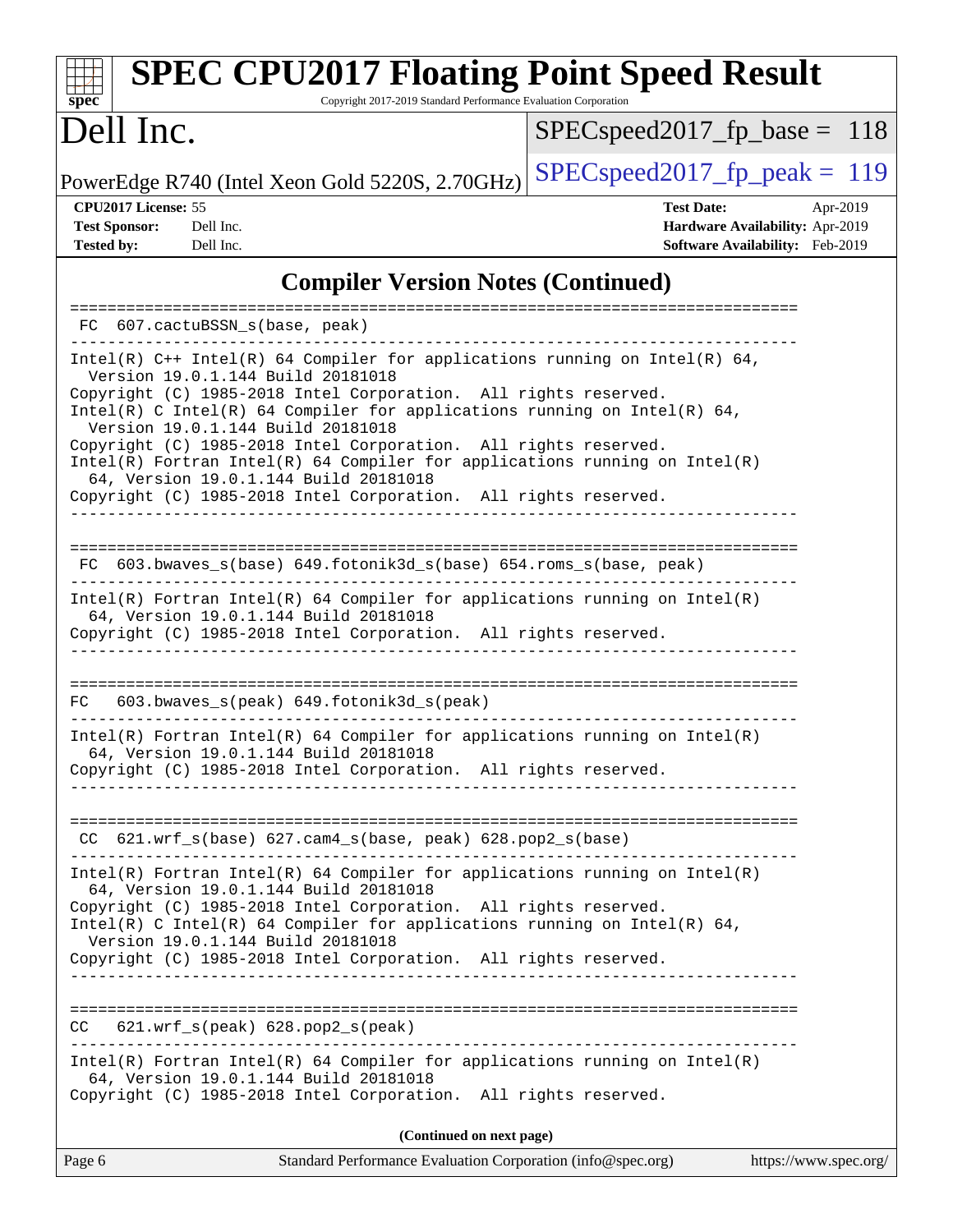# **[SPEC CPU2017 Floating Point Speed Result](http://www.spec.org/auto/cpu2017/Docs/result-fields.html#SPECCPU2017FloatingPointSpeedResult)**

Copyright 2017-2019 Standard Performance Evaluation Corporation

# Dell Inc.

**[spec](http://www.spec.org/)**

SPECspeed2017 fp base =  $118$ 

PowerEdge R740 (Intel Xeon Gold 5220S, 2.70GHz)  $\left|$  [SPECspeed2017\\_fp\\_peak =](http://www.spec.org/auto/cpu2017/Docs/result-fields.html#SPECspeed2017fppeak) 119

**[CPU2017 License:](http://www.spec.org/auto/cpu2017/Docs/result-fields.html#CPU2017License)** 55 **[Test Date:](http://www.spec.org/auto/cpu2017/Docs/result-fields.html#TestDate)** Apr-2019 **[Test Sponsor:](http://www.spec.org/auto/cpu2017/Docs/result-fields.html#TestSponsor)** Dell Inc. **[Hardware Availability:](http://www.spec.org/auto/cpu2017/Docs/result-fields.html#HardwareAvailability)** Apr-2019 **[Tested by:](http://www.spec.org/auto/cpu2017/Docs/result-fields.html#Testedby)** Dell Inc. **[Software Availability:](http://www.spec.org/auto/cpu2017/Docs/result-fields.html#SoftwareAvailability)** Feb-2019

#### **[Compiler Version Notes \(Continued\)](http://www.spec.org/auto/cpu2017/Docs/result-fields.html#CompilerVersionNotes)**

Intel(R) C Intel(R) 64 Compiler for applications running on Intel(R)  $64$ , Version 19.0.1.144 Build 20181018 Copyright (C) 1985-2018 Intel Corporation. All rights reserved. ------------------------------------------------------------------------------

### **[Base Compiler Invocation](http://www.spec.org/auto/cpu2017/Docs/result-fields.html#BaseCompilerInvocation)**

[C benchmarks](http://www.spec.org/auto/cpu2017/Docs/result-fields.html#Cbenchmarks): [icc -m64 -std=c11](http://www.spec.org/cpu2017/results/res2019q3/cpu2017-20190805-16542.flags.html#user_CCbase_intel_icc_64bit_c11_33ee0cdaae7deeeab2a9725423ba97205ce30f63b9926c2519791662299b76a0318f32ddfffdc46587804de3178b4f9328c46fa7c2b0cd779d7a61945c91cd35)

[Fortran benchmarks](http://www.spec.org/auto/cpu2017/Docs/result-fields.html#Fortranbenchmarks): [ifort -m64](http://www.spec.org/cpu2017/results/res2019q3/cpu2017-20190805-16542.flags.html#user_FCbase_intel_ifort_64bit_24f2bb282fbaeffd6157abe4f878425411749daecae9a33200eee2bee2fe76f3b89351d69a8130dd5949958ce389cf37ff59a95e7a40d588e8d3a57e0c3fd751)

[Benchmarks using both Fortran and C](http://www.spec.org/auto/cpu2017/Docs/result-fields.html#BenchmarksusingbothFortranandC): [ifort -m64](http://www.spec.org/cpu2017/results/res2019q3/cpu2017-20190805-16542.flags.html#user_CC_FCbase_intel_ifort_64bit_24f2bb282fbaeffd6157abe4f878425411749daecae9a33200eee2bee2fe76f3b89351d69a8130dd5949958ce389cf37ff59a95e7a40d588e8d3a57e0c3fd751) [icc -m64 -std=c11](http://www.spec.org/cpu2017/results/res2019q3/cpu2017-20190805-16542.flags.html#user_CC_FCbase_intel_icc_64bit_c11_33ee0cdaae7deeeab2a9725423ba97205ce30f63b9926c2519791662299b76a0318f32ddfffdc46587804de3178b4f9328c46fa7c2b0cd779d7a61945c91cd35)

[Benchmarks using Fortran, C, and C++:](http://www.spec.org/auto/cpu2017/Docs/result-fields.html#BenchmarksusingFortranCandCXX) [icpc -m64](http://www.spec.org/cpu2017/results/res2019q3/cpu2017-20190805-16542.flags.html#user_CC_CXX_FCbase_intel_icpc_64bit_4ecb2543ae3f1412ef961e0650ca070fec7b7afdcd6ed48761b84423119d1bf6bdf5cad15b44d48e7256388bc77273b966e5eb805aefd121eb22e9299b2ec9d9) [icc -m64 -std=c11](http://www.spec.org/cpu2017/results/res2019q3/cpu2017-20190805-16542.flags.html#user_CC_CXX_FCbase_intel_icc_64bit_c11_33ee0cdaae7deeeab2a9725423ba97205ce30f63b9926c2519791662299b76a0318f32ddfffdc46587804de3178b4f9328c46fa7c2b0cd779d7a61945c91cd35) [ifort -m64](http://www.spec.org/cpu2017/results/res2019q3/cpu2017-20190805-16542.flags.html#user_CC_CXX_FCbase_intel_ifort_64bit_24f2bb282fbaeffd6157abe4f878425411749daecae9a33200eee2bee2fe76f3b89351d69a8130dd5949958ce389cf37ff59a95e7a40d588e8d3a57e0c3fd751)

### **[Base Portability Flags](http://www.spec.org/auto/cpu2017/Docs/result-fields.html#BasePortabilityFlags)**

 603.bwaves\_s: [-DSPEC\\_LP64](http://www.spec.org/cpu2017/results/res2019q3/cpu2017-20190805-16542.flags.html#suite_basePORTABILITY603_bwaves_s_DSPEC_LP64) 607.cactuBSSN\_s: [-DSPEC\\_LP64](http://www.spec.org/cpu2017/results/res2019q3/cpu2017-20190805-16542.flags.html#suite_basePORTABILITY607_cactuBSSN_s_DSPEC_LP64) 619.lbm\_s: [-DSPEC\\_LP64](http://www.spec.org/cpu2017/results/res2019q3/cpu2017-20190805-16542.flags.html#suite_basePORTABILITY619_lbm_s_DSPEC_LP64) 621.wrf\_s: [-DSPEC\\_LP64](http://www.spec.org/cpu2017/results/res2019q3/cpu2017-20190805-16542.flags.html#suite_basePORTABILITY621_wrf_s_DSPEC_LP64) [-DSPEC\\_CASE\\_FLAG](http://www.spec.org/cpu2017/results/res2019q3/cpu2017-20190805-16542.flags.html#b621.wrf_s_baseCPORTABILITY_DSPEC_CASE_FLAG) [-convert big\\_endian](http://www.spec.org/cpu2017/results/res2019q3/cpu2017-20190805-16542.flags.html#user_baseFPORTABILITY621_wrf_s_convert_big_endian_c3194028bc08c63ac5d04de18c48ce6d347e4e562e8892b8bdbdc0214820426deb8554edfa529a3fb25a586e65a3d812c835984020483e7e73212c4d31a38223) 627.cam4\_s: [-DSPEC\\_LP64](http://www.spec.org/cpu2017/results/res2019q3/cpu2017-20190805-16542.flags.html#suite_basePORTABILITY627_cam4_s_DSPEC_LP64) [-DSPEC\\_CASE\\_FLAG](http://www.spec.org/cpu2017/results/res2019q3/cpu2017-20190805-16542.flags.html#b627.cam4_s_baseCPORTABILITY_DSPEC_CASE_FLAG) 628.pop2\_s: [-DSPEC\\_LP64](http://www.spec.org/cpu2017/results/res2019q3/cpu2017-20190805-16542.flags.html#suite_basePORTABILITY628_pop2_s_DSPEC_LP64) [-DSPEC\\_CASE\\_FLAG](http://www.spec.org/cpu2017/results/res2019q3/cpu2017-20190805-16542.flags.html#b628.pop2_s_baseCPORTABILITY_DSPEC_CASE_FLAG) [-convert big\\_endian](http://www.spec.org/cpu2017/results/res2019q3/cpu2017-20190805-16542.flags.html#user_baseFPORTABILITY628_pop2_s_convert_big_endian_c3194028bc08c63ac5d04de18c48ce6d347e4e562e8892b8bdbdc0214820426deb8554edfa529a3fb25a586e65a3d812c835984020483e7e73212c4d31a38223) [-assume byterecl](http://www.spec.org/cpu2017/results/res2019q3/cpu2017-20190805-16542.flags.html#user_baseFPORTABILITY628_pop2_s_assume_byterecl_7e47d18b9513cf18525430bbf0f2177aa9bf368bc7a059c09b2c06a34b53bd3447c950d3f8d6c70e3faf3a05c8557d66a5798b567902e8849adc142926523472) 638.imagick\_s: [-DSPEC\\_LP64](http://www.spec.org/cpu2017/results/res2019q3/cpu2017-20190805-16542.flags.html#suite_basePORTABILITY638_imagick_s_DSPEC_LP64) 644.nab\_s: [-DSPEC\\_LP64](http://www.spec.org/cpu2017/results/res2019q3/cpu2017-20190805-16542.flags.html#suite_basePORTABILITY644_nab_s_DSPEC_LP64) 649.fotonik3d\_s: [-DSPEC\\_LP64](http://www.spec.org/cpu2017/results/res2019q3/cpu2017-20190805-16542.flags.html#suite_basePORTABILITY649_fotonik3d_s_DSPEC_LP64) 654.roms\_s: [-DSPEC\\_LP64](http://www.spec.org/cpu2017/results/res2019q3/cpu2017-20190805-16542.flags.html#suite_basePORTABILITY654_roms_s_DSPEC_LP64)

## **[Base Optimization Flags](http://www.spec.org/auto/cpu2017/Docs/result-fields.html#BaseOptimizationFlags)**

[C benchmarks](http://www.spec.org/auto/cpu2017/Docs/result-fields.html#Cbenchmarks):

[-xCORE-AVX512](http://www.spec.org/cpu2017/results/res2019q3/cpu2017-20190805-16542.flags.html#user_CCbase_f-xCORE-AVX512) [-ipo](http://www.spec.org/cpu2017/results/res2019q3/cpu2017-20190805-16542.flags.html#user_CCbase_f-ipo) [-O3](http://www.spec.org/cpu2017/results/res2019q3/cpu2017-20190805-16542.flags.html#user_CCbase_f-O3) [-no-prec-div](http://www.spec.org/cpu2017/results/res2019q3/cpu2017-20190805-16542.flags.html#user_CCbase_f-no-prec-div) [-qopt-prefetch](http://www.spec.org/cpu2017/results/res2019q3/cpu2017-20190805-16542.flags.html#user_CCbase_f-qopt-prefetch) [-ffinite-math-only](http://www.spec.org/cpu2017/results/res2019q3/cpu2017-20190805-16542.flags.html#user_CCbase_f_finite_math_only_cb91587bd2077682c4b38af759c288ed7c732db004271a9512da14a4f8007909a5f1427ecbf1a0fb78ff2a814402c6114ac565ca162485bbcae155b5e4258871) [-qopt-mem-layout-trans=4](http://www.spec.org/cpu2017/results/res2019q3/cpu2017-20190805-16542.flags.html#user_CCbase_f-qopt-mem-layout-trans_fa39e755916c150a61361b7846f310bcdf6f04e385ef281cadf3647acec3f0ae266d1a1d22d972a7087a248fd4e6ca390a3634700869573d231a252c784941a8) [-qopenmp](http://www.spec.org/cpu2017/results/res2019q3/cpu2017-20190805-16542.flags.html#user_CCbase_qopenmp_16be0c44f24f464004c6784a7acb94aca937f053568ce72f94b139a11c7c168634a55f6653758ddd83bcf7b8463e8028bb0b48b77bcddc6b78d5d95bb1df2967) [-DSPEC\\_OPENMP](http://www.spec.org/cpu2017/results/res2019q3/cpu2017-20190805-16542.flags.html#suite_CCbase_DSPEC_OPENMP)

[Fortran benchmarks](http://www.spec.org/auto/cpu2017/Docs/result-fields.html#Fortranbenchmarks):

[-DSPEC\\_OPENMP](http://www.spec.org/cpu2017/results/res2019q3/cpu2017-20190805-16542.flags.html#suite_FCbase_DSPEC_OPENMP) [-xCORE-AVX512](http://www.spec.org/cpu2017/results/res2019q3/cpu2017-20190805-16542.flags.html#user_FCbase_f-xCORE-AVX512) [-ipo](http://www.spec.org/cpu2017/results/res2019q3/cpu2017-20190805-16542.flags.html#user_FCbase_f-ipo) [-O3](http://www.spec.org/cpu2017/results/res2019q3/cpu2017-20190805-16542.flags.html#user_FCbase_f-O3) [-no-prec-div](http://www.spec.org/cpu2017/results/res2019q3/cpu2017-20190805-16542.flags.html#user_FCbase_f-no-prec-div) [-qopt-prefetch](http://www.spec.org/cpu2017/results/res2019q3/cpu2017-20190805-16542.flags.html#user_FCbase_f-qopt-prefetch)

**(Continued on next page)**

Page 7 Standard Performance Evaluation Corporation [\(info@spec.org\)](mailto:info@spec.org) <https://www.spec.org/>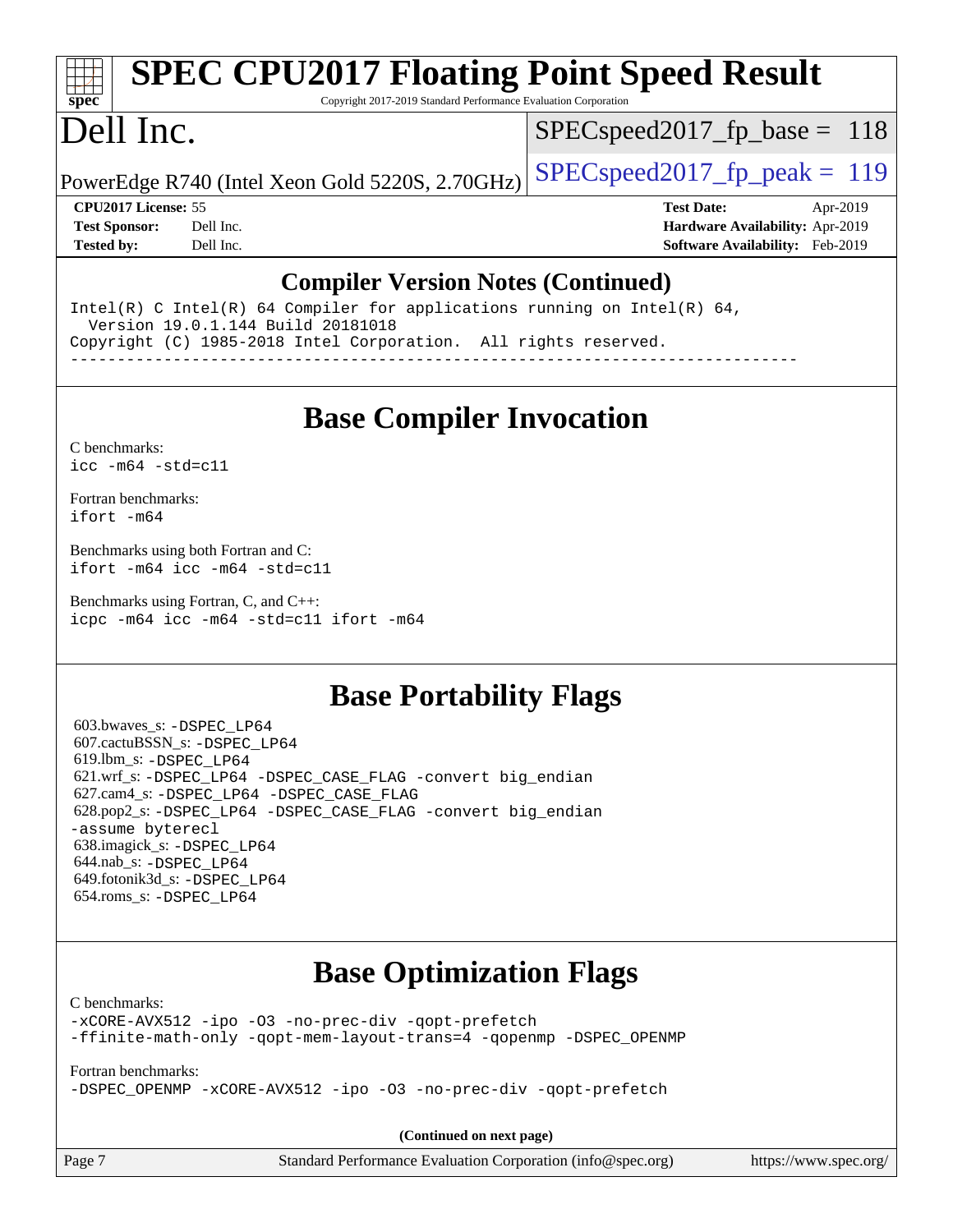# **[SPEC CPU2017 Floating Point Speed Result](http://www.spec.org/auto/cpu2017/Docs/result-fields.html#SPECCPU2017FloatingPointSpeedResult)**

Copyright 2017-2019 Standard Performance Evaluation Corporation

# Dell Inc.

**[spec](http://www.spec.org/)**

SPECspeed2017 fp base =  $118$ 

PowerEdge R740 (Intel Xeon Gold 5220S, 2.70GHz)  $\left|$  [SPECspeed2017\\_fp\\_peak =](http://www.spec.org/auto/cpu2017/Docs/result-fields.html#SPECspeed2017fppeak) 119

**[Tested by:](http://www.spec.org/auto/cpu2017/Docs/result-fields.html#Testedby)** Dell Inc. **[Software Availability:](http://www.spec.org/auto/cpu2017/Docs/result-fields.html#SoftwareAvailability)** Feb-2019

**[CPU2017 License:](http://www.spec.org/auto/cpu2017/Docs/result-fields.html#CPU2017License)** 55 **[Test Date:](http://www.spec.org/auto/cpu2017/Docs/result-fields.html#TestDate)** Apr-2019 **[Test Sponsor:](http://www.spec.org/auto/cpu2017/Docs/result-fields.html#TestSponsor)** Dell Inc. **[Hardware Availability:](http://www.spec.org/auto/cpu2017/Docs/result-fields.html#HardwareAvailability)** Apr-2019

# **[Base Optimization Flags \(Continued\)](http://www.spec.org/auto/cpu2017/Docs/result-fields.html#BaseOptimizationFlags)**

[Fortran benchmarks](http://www.spec.org/auto/cpu2017/Docs/result-fields.html#Fortranbenchmarks) (continued):

[-ffinite-math-only](http://www.spec.org/cpu2017/results/res2019q3/cpu2017-20190805-16542.flags.html#user_FCbase_f_finite_math_only_cb91587bd2077682c4b38af759c288ed7c732db004271a9512da14a4f8007909a5f1427ecbf1a0fb78ff2a814402c6114ac565ca162485bbcae155b5e4258871) [-qopt-mem-layout-trans=4](http://www.spec.org/cpu2017/results/res2019q3/cpu2017-20190805-16542.flags.html#user_FCbase_f-qopt-mem-layout-trans_fa39e755916c150a61361b7846f310bcdf6f04e385ef281cadf3647acec3f0ae266d1a1d22d972a7087a248fd4e6ca390a3634700869573d231a252c784941a8) [-qopenmp](http://www.spec.org/cpu2017/results/res2019q3/cpu2017-20190805-16542.flags.html#user_FCbase_qopenmp_16be0c44f24f464004c6784a7acb94aca937f053568ce72f94b139a11c7c168634a55f6653758ddd83bcf7b8463e8028bb0b48b77bcddc6b78d5d95bb1df2967) [-nostandard-realloc-lhs](http://www.spec.org/cpu2017/results/res2019q3/cpu2017-20190805-16542.flags.html#user_FCbase_f_2003_std_realloc_82b4557e90729c0f113870c07e44d33d6f5a304b4f63d4c15d2d0f1fab99f5daaed73bdb9275d9ae411527f28b936061aa8b9c8f2d63842963b95c9dd6426b8a)

[Benchmarks using both Fortran and C](http://www.spec.org/auto/cpu2017/Docs/result-fields.html#BenchmarksusingbothFortranandC):

```
-xCORE-AVX512-ipo-no-prec-div-qopt-prefetch
-ffinite-math-only -qopt-mem-layout-trans=4 -qopenmp -DSPEC_OPENMP
-nostandard-realloc-lhs
```
[Benchmarks using Fortran, C, and C++:](http://www.spec.org/auto/cpu2017/Docs/result-fields.html#BenchmarksusingFortranCandCXX)

[-xCORE-AVX512](http://www.spec.org/cpu2017/results/res2019q3/cpu2017-20190805-16542.flags.html#user_CC_CXX_FCbase_f-xCORE-AVX512) [-ipo](http://www.spec.org/cpu2017/results/res2019q3/cpu2017-20190805-16542.flags.html#user_CC_CXX_FCbase_f-ipo) [-O3](http://www.spec.org/cpu2017/results/res2019q3/cpu2017-20190805-16542.flags.html#user_CC_CXX_FCbase_f-O3) [-no-prec-div](http://www.spec.org/cpu2017/results/res2019q3/cpu2017-20190805-16542.flags.html#user_CC_CXX_FCbase_f-no-prec-div) [-qopt-prefetch](http://www.spec.org/cpu2017/results/res2019q3/cpu2017-20190805-16542.flags.html#user_CC_CXX_FCbase_f-qopt-prefetch) [-ffinite-math-only](http://www.spec.org/cpu2017/results/res2019q3/cpu2017-20190805-16542.flags.html#user_CC_CXX_FCbase_f_finite_math_only_cb91587bd2077682c4b38af759c288ed7c732db004271a9512da14a4f8007909a5f1427ecbf1a0fb78ff2a814402c6114ac565ca162485bbcae155b5e4258871) [-qopt-mem-layout-trans=4](http://www.spec.org/cpu2017/results/res2019q3/cpu2017-20190805-16542.flags.html#user_CC_CXX_FCbase_f-qopt-mem-layout-trans_fa39e755916c150a61361b7846f310bcdf6f04e385ef281cadf3647acec3f0ae266d1a1d22d972a7087a248fd4e6ca390a3634700869573d231a252c784941a8) [-qopenmp](http://www.spec.org/cpu2017/results/res2019q3/cpu2017-20190805-16542.flags.html#user_CC_CXX_FCbase_qopenmp_16be0c44f24f464004c6784a7acb94aca937f053568ce72f94b139a11c7c168634a55f6653758ddd83bcf7b8463e8028bb0b48b77bcddc6b78d5d95bb1df2967) [-DSPEC\\_OPENMP](http://www.spec.org/cpu2017/results/res2019q3/cpu2017-20190805-16542.flags.html#suite_CC_CXX_FCbase_DSPEC_OPENMP) [-nostandard-realloc-lhs](http://www.spec.org/cpu2017/results/res2019q3/cpu2017-20190805-16542.flags.html#user_CC_CXX_FCbase_f_2003_std_realloc_82b4557e90729c0f113870c07e44d33d6f5a304b4f63d4c15d2d0f1fab99f5daaed73bdb9275d9ae411527f28b936061aa8b9c8f2d63842963b95c9dd6426b8a)

## **[Peak Compiler Invocation](http://www.spec.org/auto/cpu2017/Docs/result-fields.html#PeakCompilerInvocation)**

[C benchmarks](http://www.spec.org/auto/cpu2017/Docs/result-fields.html#Cbenchmarks): [icc -m64 -std=c11](http://www.spec.org/cpu2017/results/res2019q3/cpu2017-20190805-16542.flags.html#user_CCpeak_intel_icc_64bit_c11_33ee0cdaae7deeeab2a9725423ba97205ce30f63b9926c2519791662299b76a0318f32ddfffdc46587804de3178b4f9328c46fa7c2b0cd779d7a61945c91cd35)

[Fortran benchmarks](http://www.spec.org/auto/cpu2017/Docs/result-fields.html#Fortranbenchmarks): [ifort -m64](http://www.spec.org/cpu2017/results/res2019q3/cpu2017-20190805-16542.flags.html#user_FCpeak_intel_ifort_64bit_24f2bb282fbaeffd6157abe4f878425411749daecae9a33200eee2bee2fe76f3b89351d69a8130dd5949958ce389cf37ff59a95e7a40d588e8d3a57e0c3fd751)

[Benchmarks using both Fortran and C](http://www.spec.org/auto/cpu2017/Docs/result-fields.html#BenchmarksusingbothFortranandC): [ifort -m64](http://www.spec.org/cpu2017/results/res2019q3/cpu2017-20190805-16542.flags.html#user_CC_FCpeak_intel_ifort_64bit_24f2bb282fbaeffd6157abe4f878425411749daecae9a33200eee2bee2fe76f3b89351d69a8130dd5949958ce389cf37ff59a95e7a40d588e8d3a57e0c3fd751) [icc -m64 -std=c11](http://www.spec.org/cpu2017/results/res2019q3/cpu2017-20190805-16542.flags.html#user_CC_FCpeak_intel_icc_64bit_c11_33ee0cdaae7deeeab2a9725423ba97205ce30f63b9926c2519791662299b76a0318f32ddfffdc46587804de3178b4f9328c46fa7c2b0cd779d7a61945c91cd35)

[Benchmarks using Fortran, C, and C++:](http://www.spec.org/auto/cpu2017/Docs/result-fields.html#BenchmarksusingFortranCandCXX) [icpc -m64](http://www.spec.org/cpu2017/results/res2019q3/cpu2017-20190805-16542.flags.html#user_CC_CXX_FCpeak_intel_icpc_64bit_4ecb2543ae3f1412ef961e0650ca070fec7b7afdcd6ed48761b84423119d1bf6bdf5cad15b44d48e7256388bc77273b966e5eb805aefd121eb22e9299b2ec9d9) [icc -m64 -std=c11](http://www.spec.org/cpu2017/results/res2019q3/cpu2017-20190805-16542.flags.html#user_CC_CXX_FCpeak_intel_icc_64bit_c11_33ee0cdaae7deeeab2a9725423ba97205ce30f63b9926c2519791662299b76a0318f32ddfffdc46587804de3178b4f9328c46fa7c2b0cd779d7a61945c91cd35) [ifort -m64](http://www.spec.org/cpu2017/results/res2019q3/cpu2017-20190805-16542.flags.html#user_CC_CXX_FCpeak_intel_ifort_64bit_24f2bb282fbaeffd6157abe4f878425411749daecae9a33200eee2bee2fe76f3b89351d69a8130dd5949958ce389cf37ff59a95e7a40d588e8d3a57e0c3fd751)

## **[Peak Portability Flags](http://www.spec.org/auto/cpu2017/Docs/result-fields.html#PeakPortabilityFlags)**

Same as Base Portability Flags

## **[Peak Optimization Flags](http://www.spec.org/auto/cpu2017/Docs/result-fields.html#PeakOptimizationFlags)**

[C benchmarks](http://www.spec.org/auto/cpu2017/Docs/result-fields.html#Cbenchmarks):

[-xCORE-AVX512](http://www.spec.org/cpu2017/results/res2019q3/cpu2017-20190805-16542.flags.html#user_CCpeak_f-xCORE-AVX512) [-ipo](http://www.spec.org/cpu2017/results/res2019q3/cpu2017-20190805-16542.flags.html#user_CCpeak_f-ipo) [-O3](http://www.spec.org/cpu2017/results/res2019q3/cpu2017-20190805-16542.flags.html#user_CCpeak_f-O3) [-no-prec-div](http://www.spec.org/cpu2017/results/res2019q3/cpu2017-20190805-16542.flags.html#user_CCpeak_f-no-prec-div) [-qopt-prefetch](http://www.spec.org/cpu2017/results/res2019q3/cpu2017-20190805-16542.flags.html#user_CCpeak_f-qopt-prefetch) [-ffinite-math-only](http://www.spec.org/cpu2017/results/res2019q3/cpu2017-20190805-16542.flags.html#user_CCpeak_f_finite_math_only_cb91587bd2077682c4b38af759c288ed7c732db004271a9512da14a4f8007909a5f1427ecbf1a0fb78ff2a814402c6114ac565ca162485bbcae155b5e4258871) [-qopt-mem-layout-trans=4](http://www.spec.org/cpu2017/results/res2019q3/cpu2017-20190805-16542.flags.html#user_CCpeak_f-qopt-mem-layout-trans_fa39e755916c150a61361b7846f310bcdf6f04e385ef281cadf3647acec3f0ae266d1a1d22d972a7087a248fd4e6ca390a3634700869573d231a252c784941a8) [-qopenmp](http://www.spec.org/cpu2017/results/res2019q3/cpu2017-20190805-16542.flags.html#user_CCpeak_qopenmp_16be0c44f24f464004c6784a7acb94aca937f053568ce72f94b139a11c7c168634a55f6653758ddd83bcf7b8463e8028bb0b48b77bcddc6b78d5d95bb1df2967) [-DSPEC\\_OPENMP](http://www.spec.org/cpu2017/results/res2019q3/cpu2017-20190805-16542.flags.html#suite_CCpeak_DSPEC_OPENMP)

[Fortran benchmarks](http://www.spec.org/auto/cpu2017/Docs/result-fields.html#Fortranbenchmarks):

**(Continued on next page)**

Page 8 Standard Performance Evaluation Corporation [\(info@spec.org\)](mailto:info@spec.org) <https://www.spec.org/>